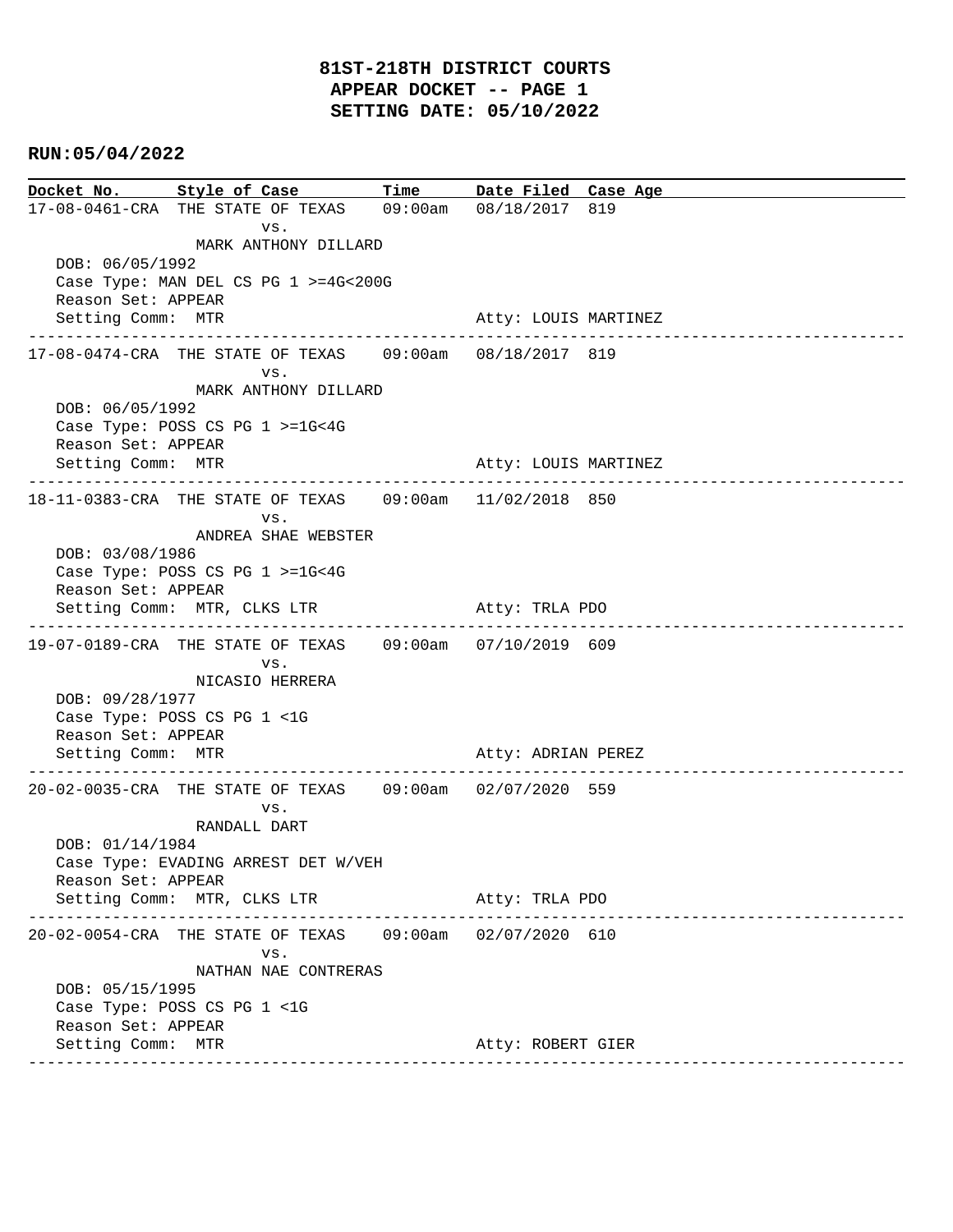# **81ST-218TH DISTRICT COURTS APPEAR DOCKET -- PAGE 2 SETTING DATE: 05/10/2022**

## **RUN:05/04/2022**

**Docket No. Style of Case Time Date Filed Case Age**  20-02-0065-CRA THE STATE OF TEXAS 09:00am 02/07/2020 622 vs. ANDREW NATHAN PATLAN DOB: 07/06/1991 Case Type: PROH SUBSTANCE/ITEM IN CORR/CIV COM FACILITY Reason Set: APPEAR Setting Comm: MTR Atty: ---------------------------------------------------------------------------------------------- 20-05-0117-CRA THE STATE OF TEXAS 09:00am 05/08/2020 726 vs. COLE LAWRENCE PETERS DOB: 06/12/1981 Case Type: UNAUTH USE OF VEHICLE Reason Set: APPEAR Setting Comm: NEEDS DATES, CLKS LTR Atty: ABEL CAVADA ---------------------------------------------------------------------------------------------- 20-08-0224-CRA THE STATE OF TEXAS 09:00am 08/14/2020 628 vs. CHASE RENE HALL DOB: 06/18/1979 Case Type: EVADING ARREST DET W/VEH Reason Set: APPEAR Setting Comm: PLEA Atty: KYLE ERNST ---------------------------------------------------------------------------------------------- 21-01-0023-CRA THE STATE OF TEXAS 09:00am 01/06/2021 483 vs. GUY R RIESS DOB: 01/19/1954 Case Type: POSS CS PG 1 <1G Reason Set: APPEAR Setting Comm: MON ARREST; TRACK W/21-12-0476Atty: NINFA CARRILLO ---------------------------------------------------------------------------------------------- 21-03-0130-CRA THE STATE OF TEXAS 09:00am 03/05/2021 327 vs. MICHAEL SHERIFF ANDERSON DOB: 01/17/1981 Case Type: POSS CS PG 1 >=4G<200G Reason Set: APPEAR Setting Comm: MTR Atty: ADRIAN PEREZ ---------------------------------------------------------------------------------------------- 21-06-0284-CRA THE STATE OF TEXAS 09:00am 06/28/2021 310 vs. MARIO PADERES DOB: 11/21/1980 Case Type: MAN DEL CS PG 1 >=1G<4G Reason Set: APPEAR Setting Comm: NEEDS DATES Atty: EDWARD SHAUGHNESSY ----------------------------------------------------------------------------------------------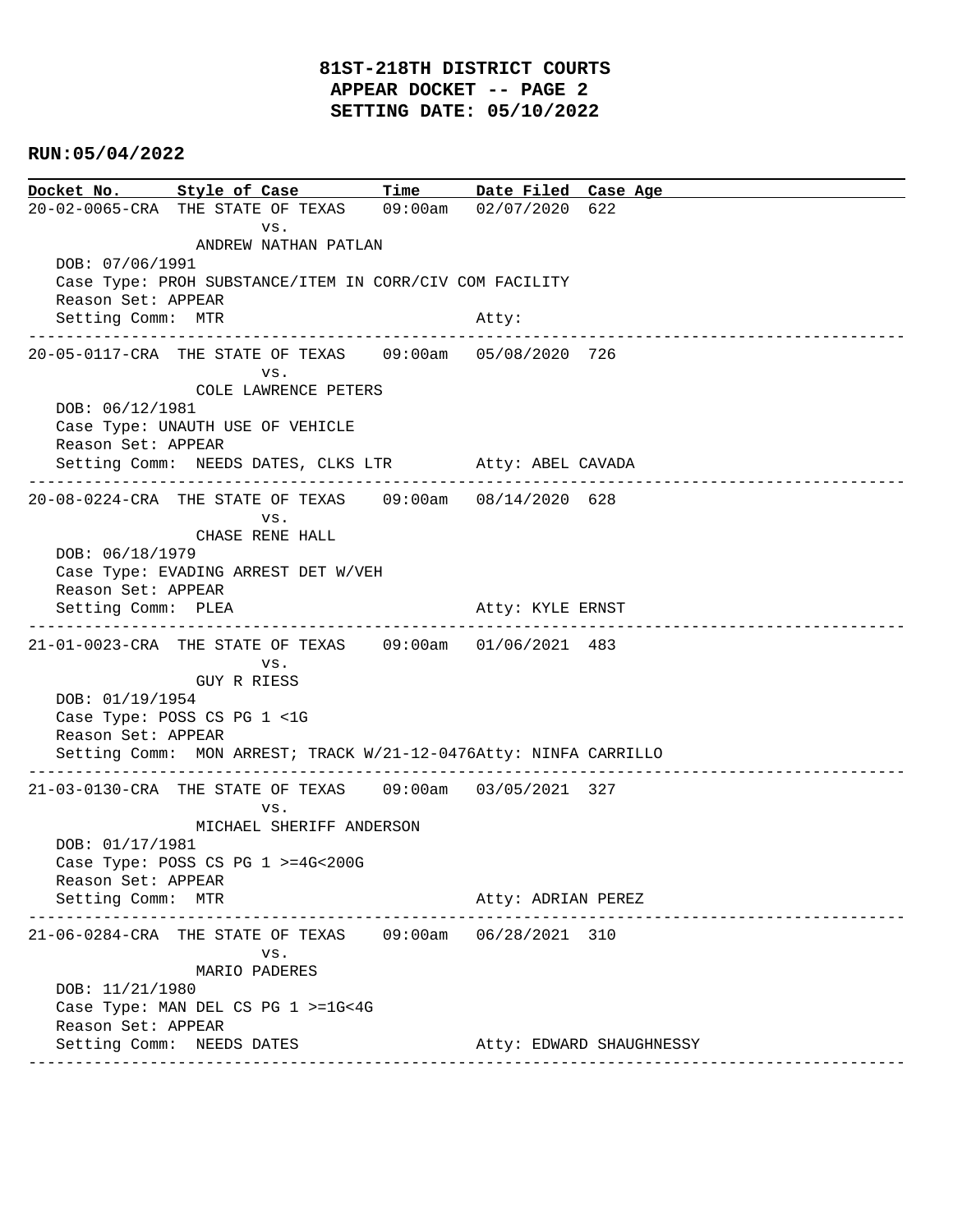## **RUN:05/04/2022**

**Docket No. Style of Case Time Date Filed Case Age**  21-06-0289-CRA THE STATE OF TEXAS 09:00am 06/25/2021 313 vs. AMANDA SIMPSON DOB: 01/24/1983 Case Type: POSS CS PG 1 <1G Reason Set: APPEAR Setting Comm: SENTENCING Atty: JASON NITZ ---------------------------------------------------------------------------------------------- 21-06-0290-CRA THE STATE OF TEXAS 09:00am 06/25/2021 313 vs. AMANDA SIMPSON DOB: 01/24/1983 Case Type: POSS CS PG 1 <1G Reason Set: APPEAR Setting Comm: SENTENCING Atty: JASON NITZ ---------------------------------------------------------------------------------------------- 21-11-0451-CRA THE STATE OF TEXAS 09:00am 11/05/2021 180 vs. HEATHER MARIE MORGAN DOB: 09/19/1975 Case Type: HINDER APPREHENSION OR PROSECUTION KNOWN FELON Reason Set: APPEAR Setting Comm: ARR (FTA 12/15/21) Atty: JASON NITZ ---------------------------------------------------------------------------------------------- 21-12-0476-CRA THE STATE OF TEXAS 09:00am 12/10/2021 145 vs. GUY RIESS DOB: 01/19/1954 Case Type: POSS CS PG 1 <1G Reason Set: APPEAR Setting Comm: NEEDS DATES, CLKS LTR Atty: NINFA CARRILLO ---------------------------------------------------------------------------------------------- 22-01-0017-CRA THE STATE OF TEXAS 09:00am 01/10/2022 114 vs. NATHAN NAE CONTRERAS DOB: 08/15/1995 Case Type: POSS CS PG 1 <1G Reason Set: APPEAR Setting Comm: DATES Atty: ROBERT GIER ---------------------------------------------------------------------------------------------- 22-02-0037-CRA THE STATE OF TEXAS 09:00am 02/18/2022 75 vs. THOMAS MARTINEZ GONZALES DOB: 06/17/1986 Case Type: POSS CS PG 1 <1G Reason Set: APPEAR Setting Comm: ARR Atty: ROLANDO ARGUELLES ----------------------------------------------------------------------------------------------